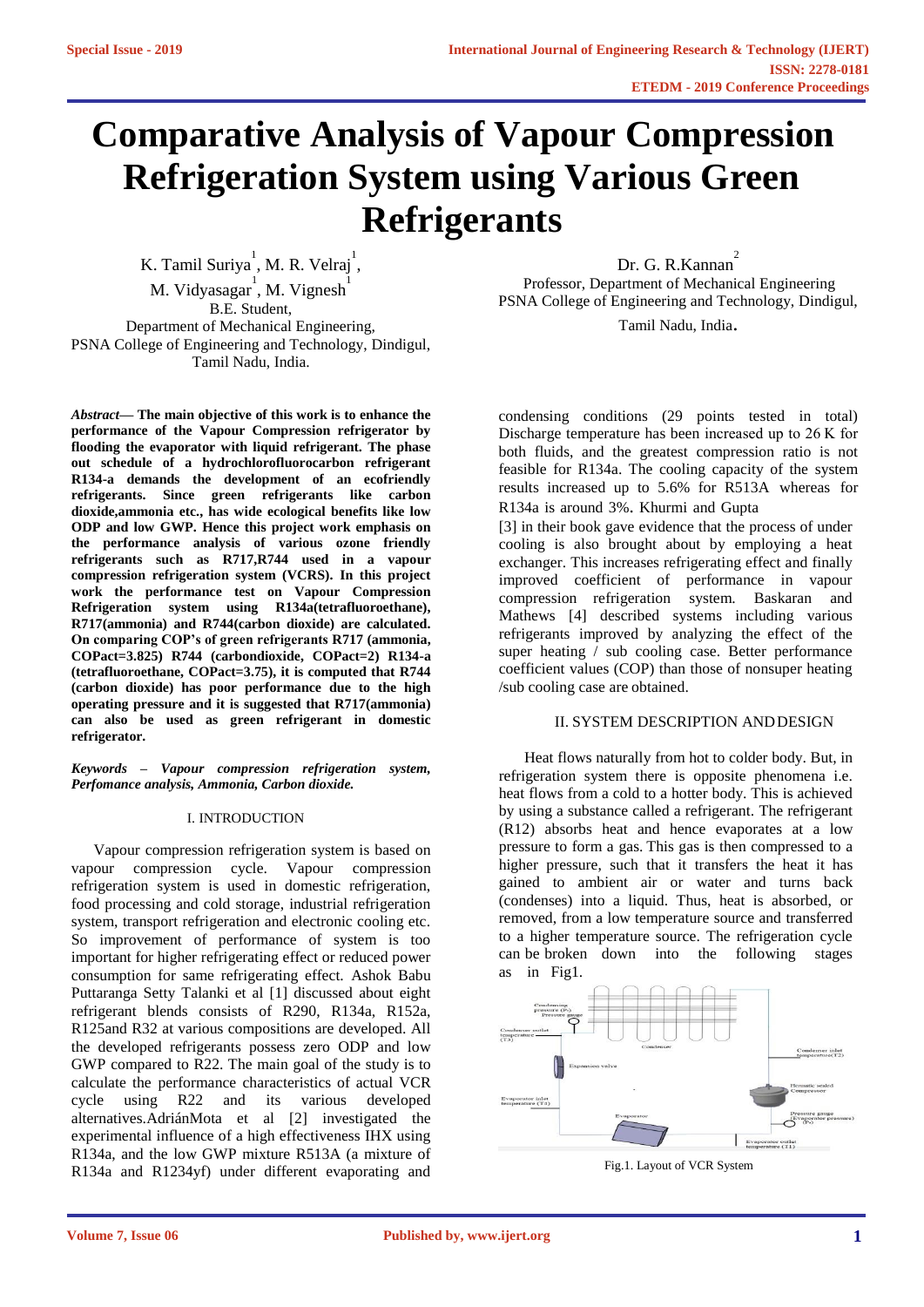# Considering Fig.2,

1-2, the saturated vapour enters the compressor where its pressure is raised. There will also be a big increase in temperature, because a proportion of the energy input into the compression process is transferred to the refrigerant. 2-3, the high pressure superheated vapour passes from the compressor into the condenser. There will be decrease in temperature due to condensation process. The cooling for this process is usually achieved by using air. After condensation, refrigerant enters the expansion device. 3'-3, shell and coil heat exchanger is installed between the host refrigeration system compressor and condenser. Water is circulated through one side of heat exchanger and hot refrigerant gas from the compressor is routed through the other side. Heat is transferred from the hot refrigerant gas to the water thus refrigerating effect increases and power consumption or work input decreases. Thus performance of cycle is improved. Along with this waste heat also recovered. 3-4, the high-pressure liquid refrigerant passes through the expansion device, which both reduces its pressure and controls the flow into the evaporator. 4-1, Low pressure liquid refrigerant in the evaporator absorbs heat from its surroundings. During this process it changes its state from a liquid to a gas, and at the evaporator exit is slightly superheated.



Based on T-s diagram of basic VCR as shown in Fig.2

|                   | (COP)theoretical | $= (h_1 - h_4) / (h_2 - h_1)$                         |  |
|-------------------|------------------|-------------------------------------------------------|--|
| $(COP)_{actual}$  |                  | $=$ $\rm R_F$ / $\rm W$                               |  |
| $(COP)_{carnot}$  |                  | $=T_I/(T_H-T_I)$                                      |  |
| W                 |                  | $= (N_c x 3600) / (T_c x EMCC)$                       |  |
| $R_{\rm E}$       |                  | $=(N_h x 3600) / (T_h x EMCH)$                        |  |
|                   |                  | $P_1, T_1$ - Pressure and Temperature at Compressor   |  |
|                   |                  | $P_2, T_2$ - Pressure and Temperature at Condenser    |  |
|                   |                  | $P_3$ , $T_3$ - Pressure and Temperature at Expansion |  |
|                   | Device           |                                                       |  |
| $P_4, T_4$ .      |                  | Pressure and Temperature at Evaporator                |  |
| $P_{\rm C}$       | $\sim$ $-$       | Condensing pressure                                   |  |
| $Pe -$            |                  | Evaporator pressure                                   |  |
| T                 |                  | Evaporator outlet                                     |  |
| $T_{\perp}$       | Condenser inlet  |                                                       |  |
| $\overline{2}$    |                  |                                                       |  |
| T                 | Condenser outlet |                                                       |  |
| $\mathbf{3}$<br>T |                  | Evaporator inlet                                      |  |
| 4                 |                  |                                                       |  |



For a single-stage vapour compression system both R717 and R744 exhibits higher COPs when compared with R134a. R744 showed the highest coefficient of performance with increasing condensing temperature and

evaporating temperature.Materials research in the context of vapor compression systems has shown that ammonia, carbon dioxide, natural refrigerators are halogen free and are safe for the environment but the throttling loss is very large as compared to conventional refrigeration systems due to the higher pressure change during the expansion.

# V. CONCLUSIONS

- 1. The performance of a vapour compression refrigerator was investigated using R134 a,R717 and R744 as green refrigerants. This analysis is aimed at comparing the performance characteristics of the refrigerator working with R134a. Based on the performance analysis, the following conclusions are drawn:
- 2. In this project work the performance test on Vapour Compression Refrigeration system using R134a(tetrafluoroethane), R717(ammonia) and R744(carbon dioxide) are calculated.On comparing COP's of greenrefrigerants R717  $\text{(ammonia, \qquad\text{COP}_{act}=3.825)}$  R744 (carbondioxide, COPact=2) R134-a (tetrafluoroethane,  $COP_{act}=3.75$ ), it is computed that R744 (carbon dioxide) showed poor performance due to requirement of high operating pressure. It is suggested that R717(ammonia) can also be used as green refrigerant in home refrigerator.

# ACKNOWLEDGMENT

We, authors express gratitude to all the anonymous reviewers for their affirmative annotations among our paper. Thanks to every reviewer for reviewing our paper and give valuable suggestions.

.